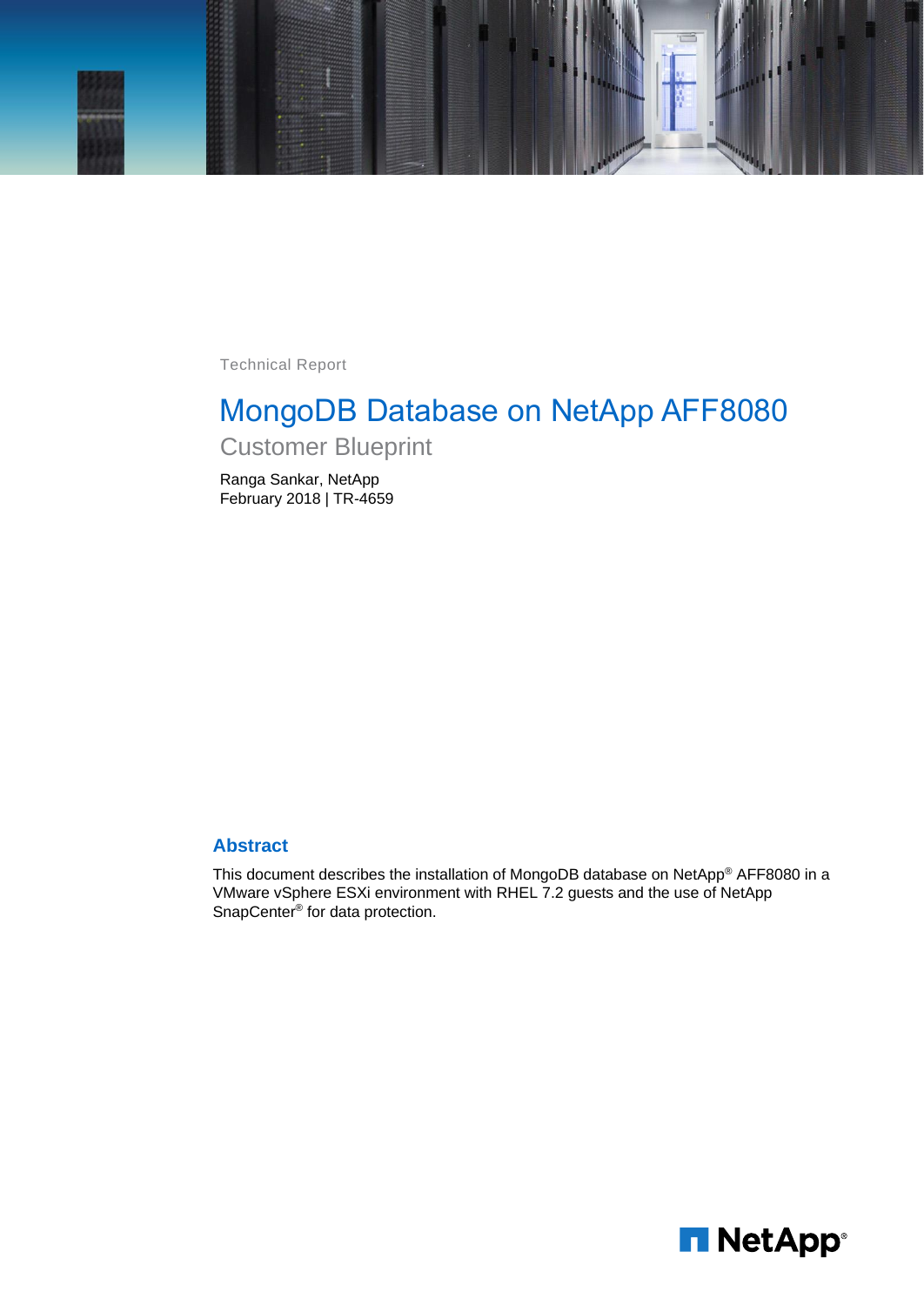#### **TABLE OF CONTENTS**

| 1            |     |  |
|--------------|-----|--|
| $\mathbf{2}$ |     |  |
| 3            |     |  |
| 4            |     |  |
| 5            |     |  |
|              | 5.1 |  |
|              | 5.2 |  |
|              | 5.3 |  |
|              | 5.4 |  |
|              | 5.5 |  |
|              | 5.6 |  |
|              | 5.7 |  |
|              | 5.8 |  |
|              | 5.9 |  |
|              |     |  |
| 6            |     |  |
|              | 6.1 |  |
| 7            |     |  |
|              |     |  |

#### **LIST OF TABLES**

|--|--|

#### **LIST OF FIGURES**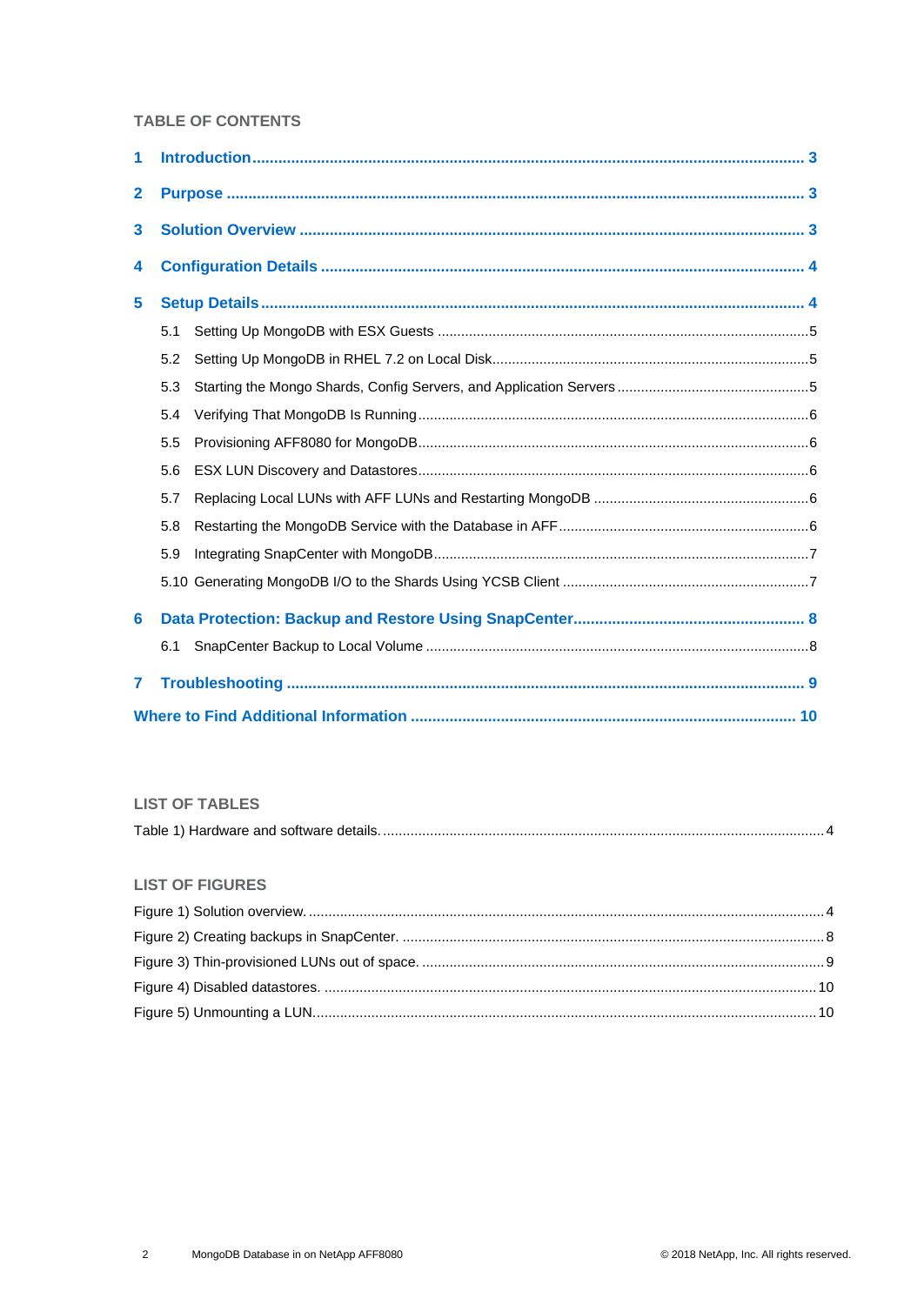## <span id="page-2-0"></span>**1 Introduction**

MongoDB is an open-source NoSQL database used by companies of all sizes across all industries and for a wide variety of applications. These applications include business-critical operational applications for which low latency, high throughput, and continuous availability are crucial.

MongoDB is an agile database that uses a flexible document data model so that schemas can change quickly as applications evolve. This database combines the functionality that developers expect from traditional databases, such as secondary indexes, an expressive query language, and strong consistency, with the performance and agility of a NoSQL database.

MongoDB is built for scalability, performance, and high availability, scaling from single-server deployments to large, complex, multisite architectures. By leveraging in-memory computing, MongoDB provides high performance for both reads and writes. MongoDB's native replication and automated failover enable enterprise-grade reliability and operational flexibility. By deploying MongoDB on NetApp technology, you get consistent microsecond response, backup, and recovery from the cloud, helping you maintain the highest levels of performance and uptime. With the advanced fault recovery features and easy in-service growth capabilities of NetApp solutions, you can meet ever-changing business requirements.

## <span id="page-2-1"></span>**2 Purpose**

The purpose of this document is to outline the steps for installing MongoDB in a VMware vSphere ESXi 6.0 environment with RHEL 7.2 guests, with storage for the shards of MongoDB from a NetApp AFF8080 array. Application-consistent backup and clone management for NetApp storage across the Data Fabric is achieved using SnapCenter in a MongoDB ecosystem. Application, system, and storage administrators and architects exploring to use MongoDB with NetApp storage will find this document useful.

## <span id="page-2-2"></span>**3 Solution Overview**

In the end-to-end solution in [Figure 1,](#page-3-3) virtualized MongoDB is hosted on NetApp AFF8080 storage running VMware vSphere ESXi 6.0. The NetApp AFF array provides low latency, inline deduplication, and compression to deliver high performance. NetApp SnapCenter enables the application and the corresponding database-consistent backup. It also enables users to create zero-cost clones of the entire MongoDB ecosystem. SnapCenter provides the capability to manage remote replication of the entire MongoDB environment to ONTAP® Cloud instances that run in the cloud or to hybrid arrays. The data that is replicated to the hybrid array or to the cloud can be used for disaster recovery. For details about the architecture of MongoDB on AFF, see TR-4492: [MongoDB on the NetApp Data](https://www.netapp.com/us/media/tr-4492.pdf)  [Fabric.](https://www.netapp.com/us/media/tr-4492.pdf)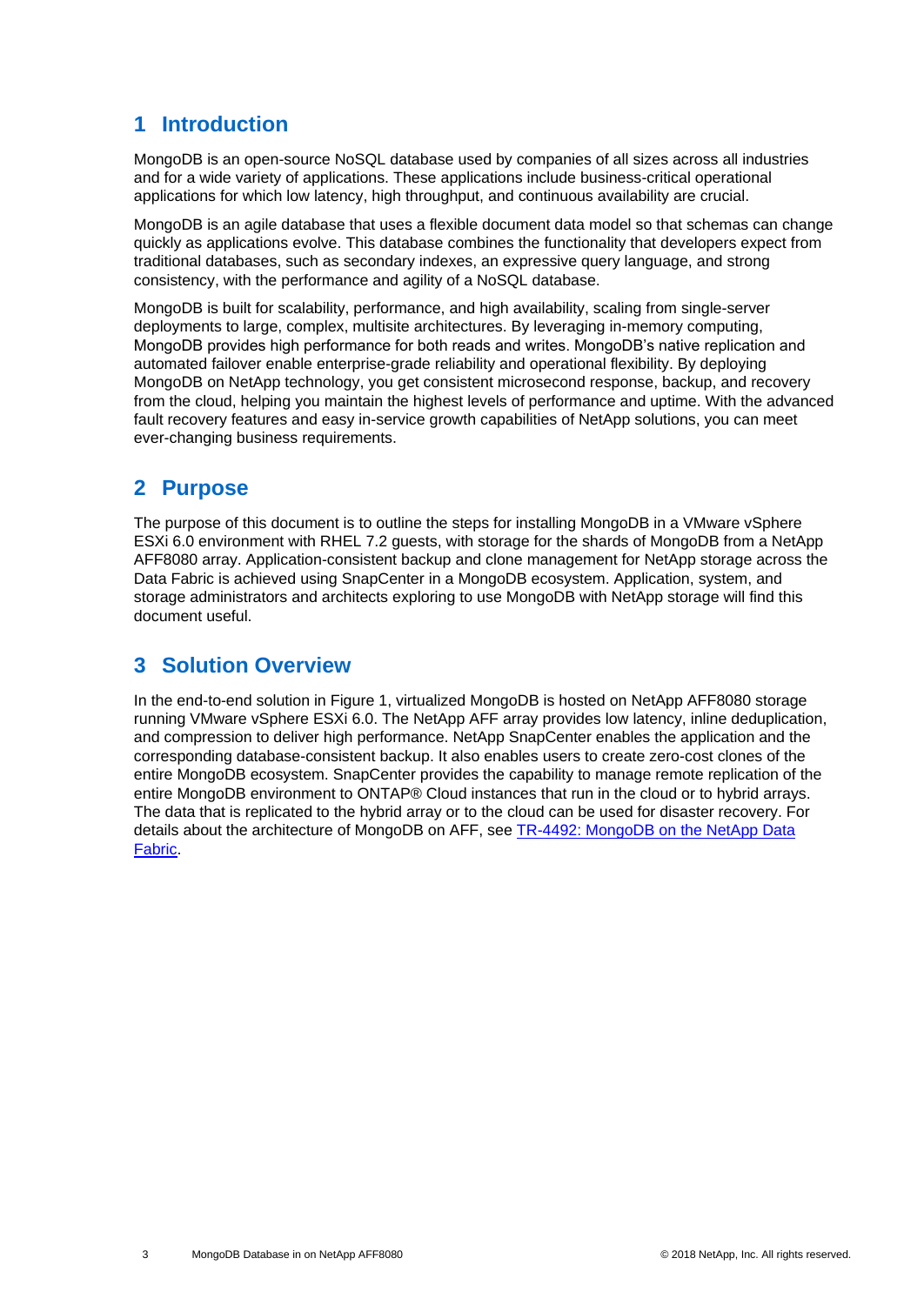<span id="page-3-3"></span>



## <span id="page-3-0"></span>**4 Configuration Details**

[Table 1](#page-3-2) lists the hardware and software used in this solution.

<span id="page-3-2"></span>**Table 1) Hardware and software details.**

| Component                         | Version                                                                     |
|-----------------------------------|-----------------------------------------------------------------------------|
| <b>SnapCenter</b>                 | 3.0                                                                         |
| Windows OS (on SnapCenter server) | Windows Server 2012 R2                                                      |
| ESX/VM hosts                      | VMware ESXi 6.0/RHEL 7.2                                                    |
| MongoDB                           | 3.4.6 (two shards of three VMs, three config servers,<br>three app servers) |
| PyMongo                           | 3.4.5                                                                       |
| MongoDB plug-in                   | 1.0                                                                         |
| <b>ONTAP</b> version              | 9.3x4                                                                       |
| Controller model                  | AFF8080                                                                     |
| Processors type/cache             | Intel/20/130GB                                                              |

## <span id="page-3-1"></span>**5 Setup Details**

The setup is divided into multiple components, with each component being independent of the others. The intent is to use VMware ESXi guests where appropriate, having a MongoDB database running on local disks as a first step. Provisioning of the AFF8080 controller can be done separately, and the LUNs from the AFF array can then be used for hosting the MongoDB database (shards). If the user does not want to use VMware ESXi for guests, the steps in this section are still applicable for regular physical hosts.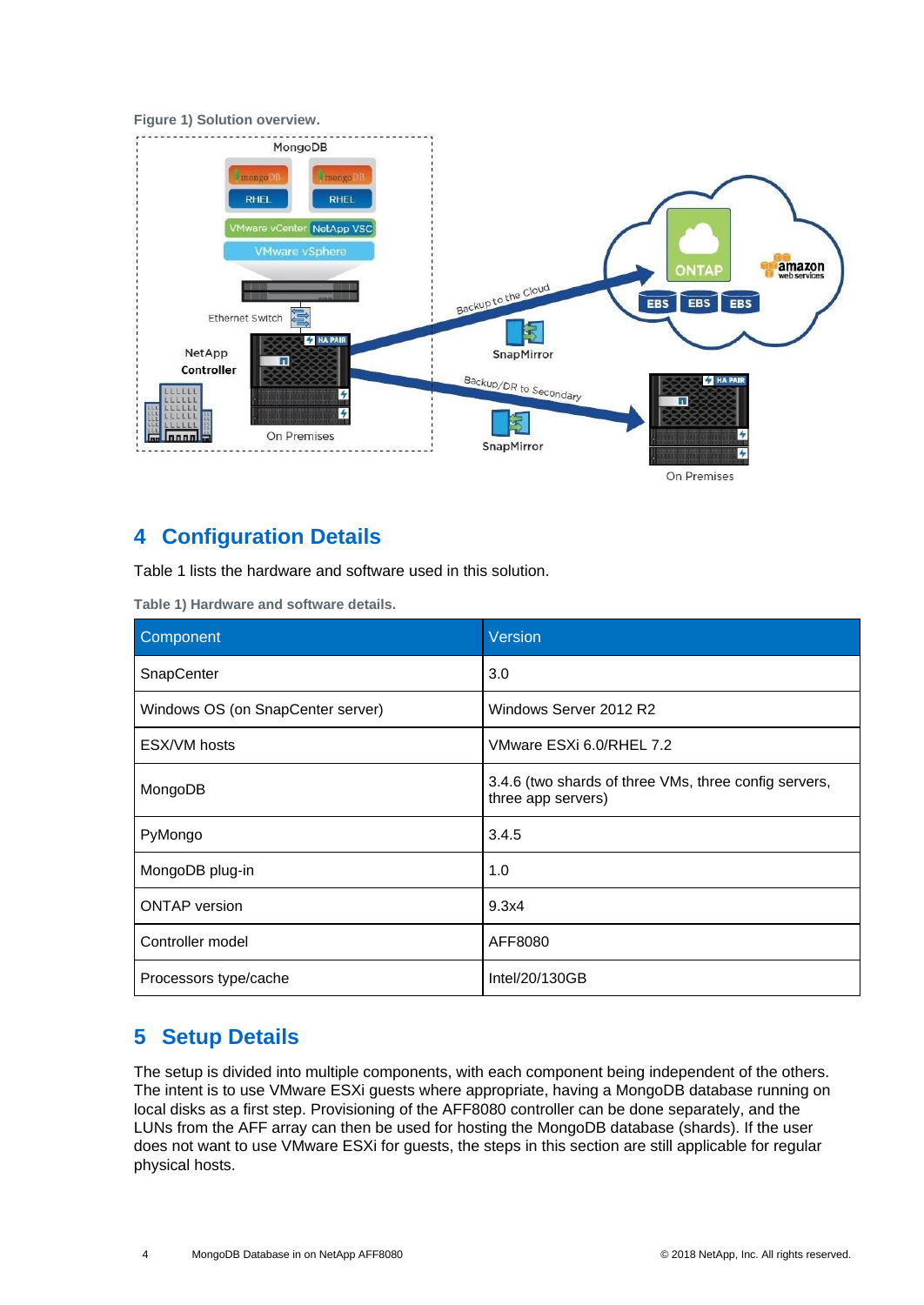### <span id="page-4-0"></span>**5.1 Setting Up MongoDB with ESX Guests**

- 1. Install the ESXi bare-metal hypervisor on the local host disk. Create a vSphere environment by following the onscreen prompts of the ESXi installer.
- 2. Configure the ESXi host. Assign a specific IP address for the host and review the configuration options provided by the direct console.
- 3. Install the vSphere Client. To deploy virtual machines (VMs) and perform administrative tasks, you must install the vSphere Client and use it to manage the host. You can download the vSphere Client installer binary from your host.
- 4. Log in to the ESXi host and deploy the 13 VMs by using the vSphere Client.
- 5. Install RHEL 7.2 on 12 VMs and Windows Server 2012 R2 on one VM. Allocate three VMs for one (MongoDB) shard and another three VMs for a second shard. Allocate three VMs to be MongoDB application servers and three VMs to be MongoDB config servers. Alternatively, you can have one shard and/or one application server.

### <span id="page-4-1"></span>**5.2 Setting Up MongoDB in RHEL 7.2 on Local Disk**

1. Using yum, install the mongod-org packages version 3.4.6 or later.

2. Run the following commands to add the accounts:



### <span id="page-4-2"></span>**5.3 Starting the Mongo Shards, Config Servers, and Application Servers**

1. Start the mongod daemons on the three VMs that are allocated for the shards.

mongod --replSet shard1/e2evm\_11:27018, e2evm\_12:27018, e2evm\_13:27018 --shardsvr --dbpath<br>/data/db -fork -logpath /data/db /data/db –fork –logpath /data/db

2. Start the mongod daemons on the three VMs that are allocated as configuration servers.

|                  | mongod --configsvr --replset csReplSet --dbpath /data/db --port 27019 --fork - |  |  |  |
|------------------|--------------------------------------------------------------------------------|--|--|--|
| logpath /data/db |                                                                                |  |  |  |

3. Start the mongod daemons on the three VMs that are allocated as application servers.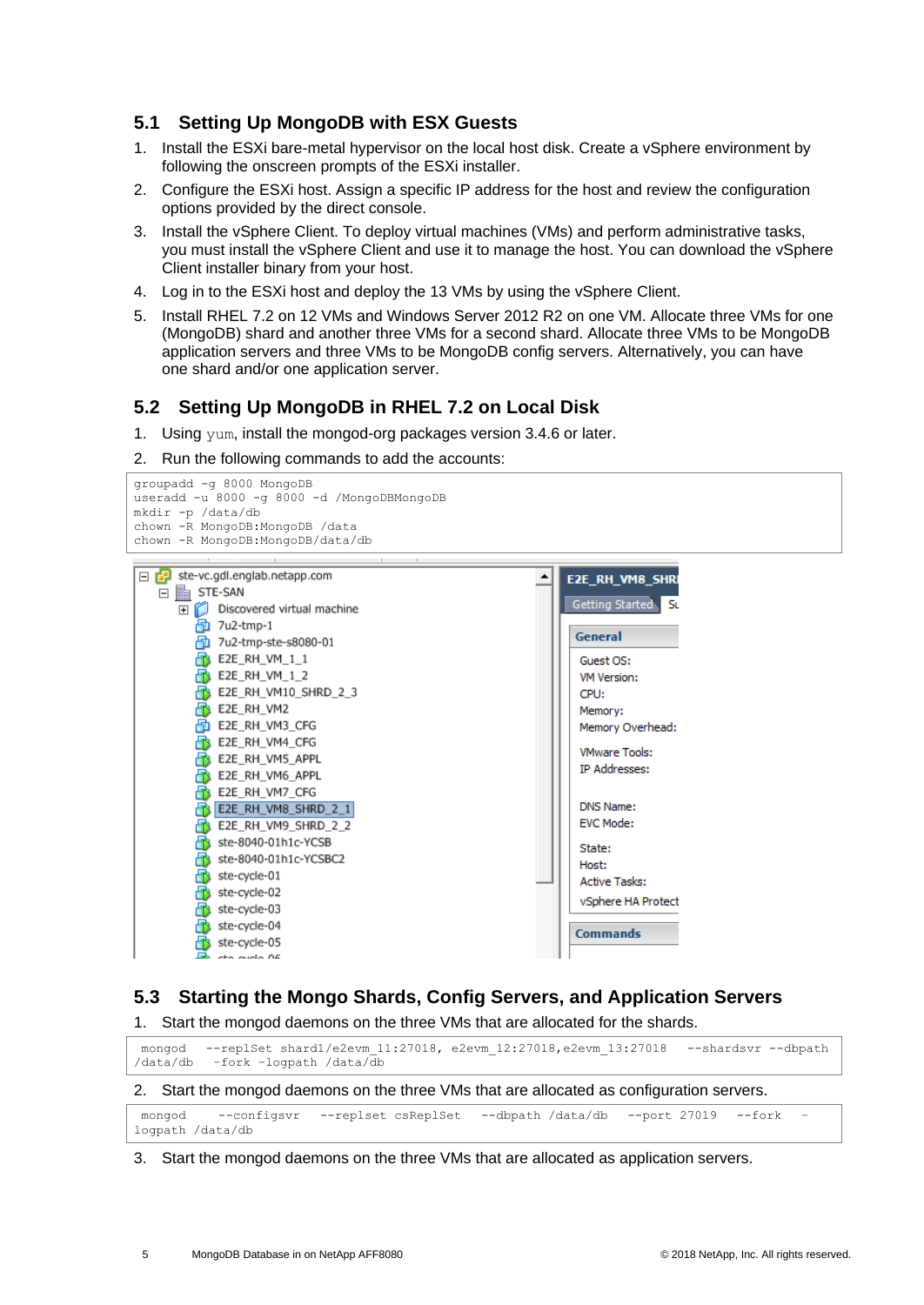```
mongos --configdbcsReplSet/ e2ecfg_11:27019, e2ecfg_12:27019, e2ecfg_13:27019--fork –port 
27017 –-logpath /data/db
```
### <span id="page-5-0"></span>**5.4 Verifying That MongoDB Is Running**

1. In the RHEL VMs, execute  $ps - aef$  | grep "mongo". Each of the VMs should list the mongod or the mongos process running in the VMs.



#### <span id="page-5-1"></span>**5.5 Provisioning AFF8080 for MongoDB**

- 2. Create three volumes of 600GB each on the AFF controller.
- 3. Create three LUNs of 500GB each and three LUNs of 10GB each in the volumes created in step 1.
- 4. Create igroups and map the LUNs to the igroup, include the ESX FC initiators in the igroup.

#### <span id="page-5-2"></span>**5.6 ESX LUN Discovery and Datastores**

- 1. From the ESX vSphere Client, rescan and discover the LUNs from the AFF array.
- 2. Create datastores in the LUNs, each of which is 500GB.

#### <span id="page-5-3"></span>**5.7 Replacing Local LUNs with AFF LUNs and Restarting MongoDB**

- 1. From RHEL 7.2, configure a few VMs as shards. Use the datastore from the previous section and create a disk of 250GB.
- 2. From the RHEL 7.2 VM in step 1, invoke rescan-scsi-bus.sh. This step discovers the new 250GB disk as /dev/sdb.
- 3. Create a partition by running  $fdisk /dev/sdb$ . Press n and select the default for all options.

#### 4. Run the following command:

Mkfs.ext4 /dev/sdb1

This command creates a new ext4 file system, which can then be used to create the shards.

5. Stop the mongod and mongos services in the RHEL VMs.

```
Mount /dev/sdb1 /data
Mkdir /data/db
chown -R mongod:mongod /data/db
```
### <span id="page-5-4"></span>**5.8 Restarting the MongoDB Service with the Database in AFF**

1. Restart the mongod daemons on the three VMs that are allocated for shards.

```
mongod --replSet shard1/e2evm_11:27018, e2evm_12:27018,e2evm_13:27018 --shardsvr --dbpath 
/data/db –fork –logpath /data/db
```
#### 2. Restart the mongod daemons on the three VMs that are allocated as configuration servers.

```
mongod --configsvr --replset csReplSet --dbpath /data/db --port 27019 --fork
logpath /data/db
```
#### 3. Restart the mongod daemons on the three VMs that are allocated as application servers.

```
mongos --configdbcsReplSet/ e2ecfg_11:27019, e2ecfg_12:27019, e2ecfg_13:27019--fork –port 
27017 –-logpath /data/db
```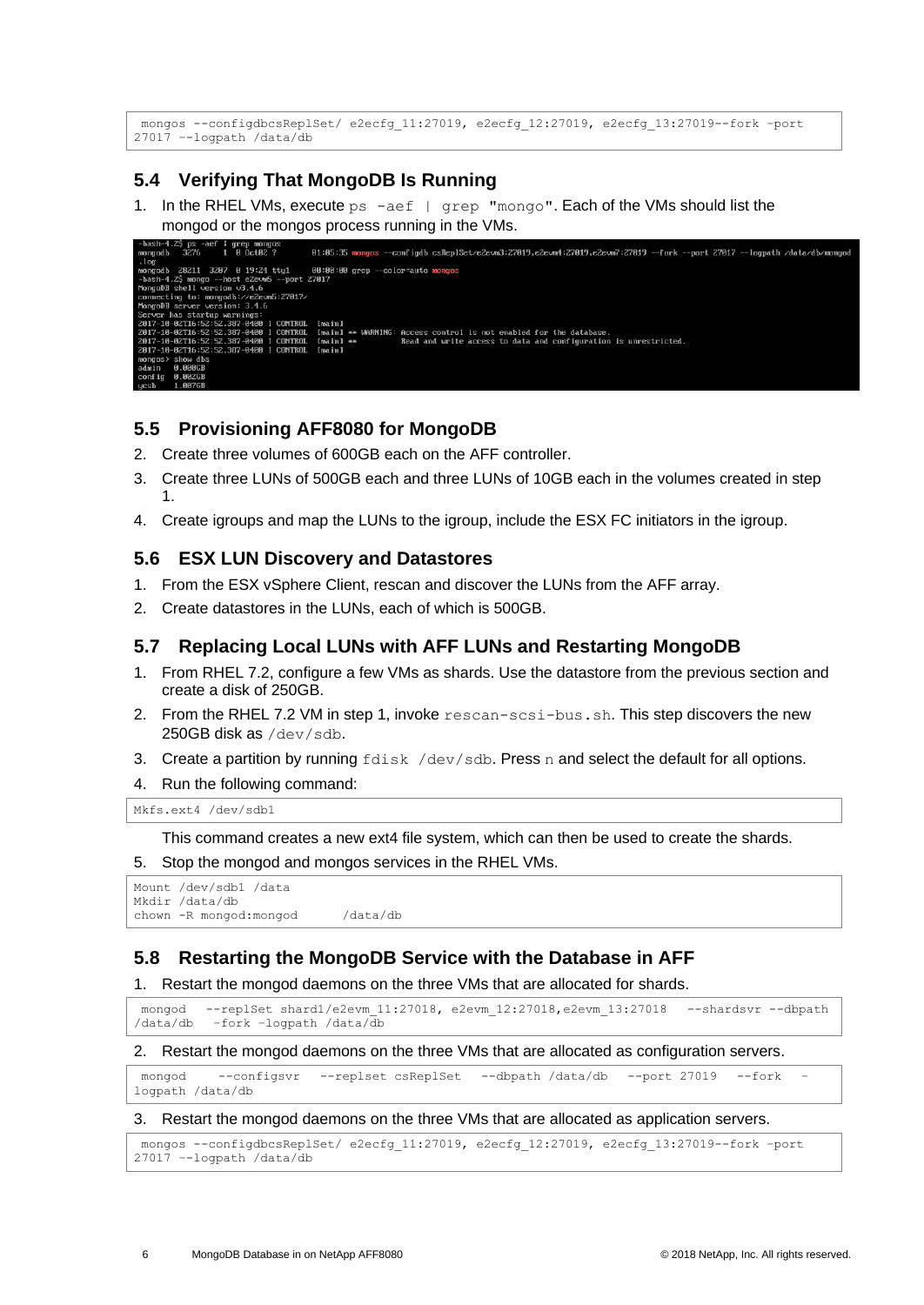### <span id="page-6-0"></span>**5.9 Integrating SnapCenter with MongoDB**

To add the MongoDB 1.0 plug-in in SnapCenter, complete the following steps:

- 1. Download SnapCenter 3.0 or later from the [NetApp Support](https://mysupport.netapp.com/) site.
- 2. Add the ESX guests and choose the MongoDB 1.0 plug-in to install.

| SnapCenter®            |                                                                                         |    |             |             |        |                                                                 | <b>M</b> | $\bullet$          | spadministrator SnapCent              |  |
|------------------------|-----------------------------------------------------------------------------------------|----|-------------|-------------|--------|-----------------------------------------------------------------|----------|--------------------|---------------------------------------|--|
|                        | <b>Managed Hosts</b><br><b>Disks</b><br><b>iSCSI Session</b><br><b>Shares</b><br>Igroup |    |             |             |        |                                                                 |          | <b>Get Started</b> |                                       |  |
| Dashboard              | Search for host name                                                                    |    |             | 72<br>Arid. | Remove | 0<br>국<br>Details.<br>Configure Plug-In<br>Refresh VM<br>Modify |          |                    | Add storage connections and licensing |  |
| <b>Resources</b>       | Name                                                                                    | 15 | System      | Plug-in     | Type   | <b>Overall status</b>                                           |          |                    | Add Run As credentials                |  |
| <b>Monitor</b>         | E2E_RH_VM_1_2.gdl.englab.netapp.com                                                     |    | Stand-alone |             | Linux  | Stopped                                                         |          |                    | Add a host & install plug-ins         |  |
|                        | E2E_RH_VM2.gdl.englab.netapp.com                                                        |    | Stand-alone |             | Linux  | Stopped                                                         |          |                    |                                       |  |
| <b>Reports</b>         | E2E_RH_VM3_CFG.gdl.englab.netapp.com                                                    |    | Stand-alone |             | Linux  | No plug-ins installed                                           |          | Create policies    |                                       |  |
| <b>Hosts</b>           | E2E_RH_VM4_CFG.gdl.englab.netapp.com                                                    |    | Stand-alone |             | Linux  | Configure hypervisor                                            |          |                    | V Protect resources                   |  |
|                        | E2E_RH_VM5_ROUT.gdl.englab.netapp.com                                                   |    | Stand-alone |             | Linux  | Configure hypervisor                                            |          |                    |                                       |  |
| <b>Storage Systems</b> | EZE_RH_VM6_ROUT.gdl.englab.netapp.com                                                   |    | Stand-alone |             | Linux  | Stopped                                                         |          | Back up now        |                                       |  |
| <b>Settings</b>        | E2E_RH_VM7_CFG.gdl.englab.netapp.com                                                    |    | Stand-alone |             | Linux  | Configure hypervisor                                            |          |                    | Restore a backup                      |  |
|                        | E2E_RH_VM8_SHRD_2_2.gdl.englab.netapp.com                                               |    | Stand-alone |             | Linux  | Configure hypervisor                                            |          |                    |                                       |  |
|                        | E2E_RH_VM8_SHRD_2_3.gdl.englab.netapp.com                                               |    | Stand-alone |             | Linux  | Configure hypervisor                                            | п        | Clone a backup     |                                       |  |
|                        |                                                                                         |    |             |             |        |                                                                 |          |                    |                                       |  |

- 3. Install PyMongo on the ESX VM application server guests.
	- a. Obtain the whl format of PyMongo to your home directory (or example, /u/ranga/MongoDB-plugin).
	- b. Pip install ./  $pymonqo-3.5.1-cp26-cp26m-manylinuz1 x86 64.whl.$

|           | <b>N</b> SnapCenter®   |                                                                                   |             |         |       | м | ≏-             | L sj\administrator    |
|-----------|------------------------|-----------------------------------------------------------------------------------|-------------|---------|-------|---|----------------|-----------------------|
| $\prec$   |                        | <b>Managed Hosts</b><br>Disks:<br><b>iSCSI</b> Session<br><b>Shares</b><br>lgroup |             |         |       |   |                |                       |
| m         | Dashboard              | Search for host name                                                              |             |         | Add   |   | Barrow         | Modify.               |
| $\bullet$ | <b>Resources</b>       | 珪<br>Name                                                                         | System      | Plug-in | Type  |   | Overall status |                       |
| $\bullet$ | Monitor                | EZE_RH_VM_1_2.gdl.englab.netapp.com                                               | Stand-alone |         | Linux |   | Stopped        |                       |
|           |                        | E2E_RH_VM2.gdl.englab.netapp.com                                                  | Stand-alone |         | Linux |   | Stopped        |                       |
|           | a Reports              | E2E_RH_VM3_CFG.gdl.englab.netapp.com                                              | Stand-alone |         | Linux |   |                | No plug-ins installed |
|           | $\frac{1}{2}$ Hosts    | E2E RH VM4 CFG.gdl.englab.netapp.com                                              | Stand-alone |         | Linux |   |                | Configure hypervisor  |
| 24.       |                        | E2E_RH_VM5_ROUT.gdl.englab.netapp.com                                             | Stand-alone |         | Linux |   |                | Configure hypervisor  |
|           | <b>Storage Systems</b> | E2E_RH_VM6_ROUT.gdl.englab.netapp.com                                             | Stand-alone |         | Linux |   | Stopped        |                       |
| 圭         | Settings               | E2E_RH_VM7_CFG.gdl.englab.netapp.com                                              | Stand-alone |         | Linux |   |                | Configure hypervisor  |
|           |                        | E2E_RH_VM8_SHRD_2_2.gdl.englab.netapp.com                                         | Stand-alone |         | Linux |   |                | Configure hypervisor  |
|           |                        | E2E_RH_VM8_SHRD_2_3.gdl.englab.netapp.com                                         | Stand-alone |         | Linux |   |                | Configure hypervisor  |
|           |                        |                                                                                   |             |         |       |   |                |                       |

### <span id="page-6-1"></span>**5.10 Generating MongoDB I/O to the Shards Using YCSB Client**

To generate MongoDB database traffic to the shards, install and run the YCSB tool as follows:

- 1. Download YCSB (Yahoo Cloud Serving Benchmark) to a VM [\(https://github.com/brianfrankcooper/YCSB/wiki\)](https://github.com/brianfrankcooper/YCSB/wiki).
- 2. Create a database using the YCSB tool in one of the shards.
- 3. Choose a specific workload and run the YCSB tool with the chosen workload against the database created previously. Run the YCSB tool for three minutes.
- 4. On the controller, execute systat  $-a$  on the node housing the LUNs that have the MongoDB shard.
- 5. After the YCSB tool completes, it provides a detailed output with details about the latency, throughput, and so on. Ascertain that these values look valid.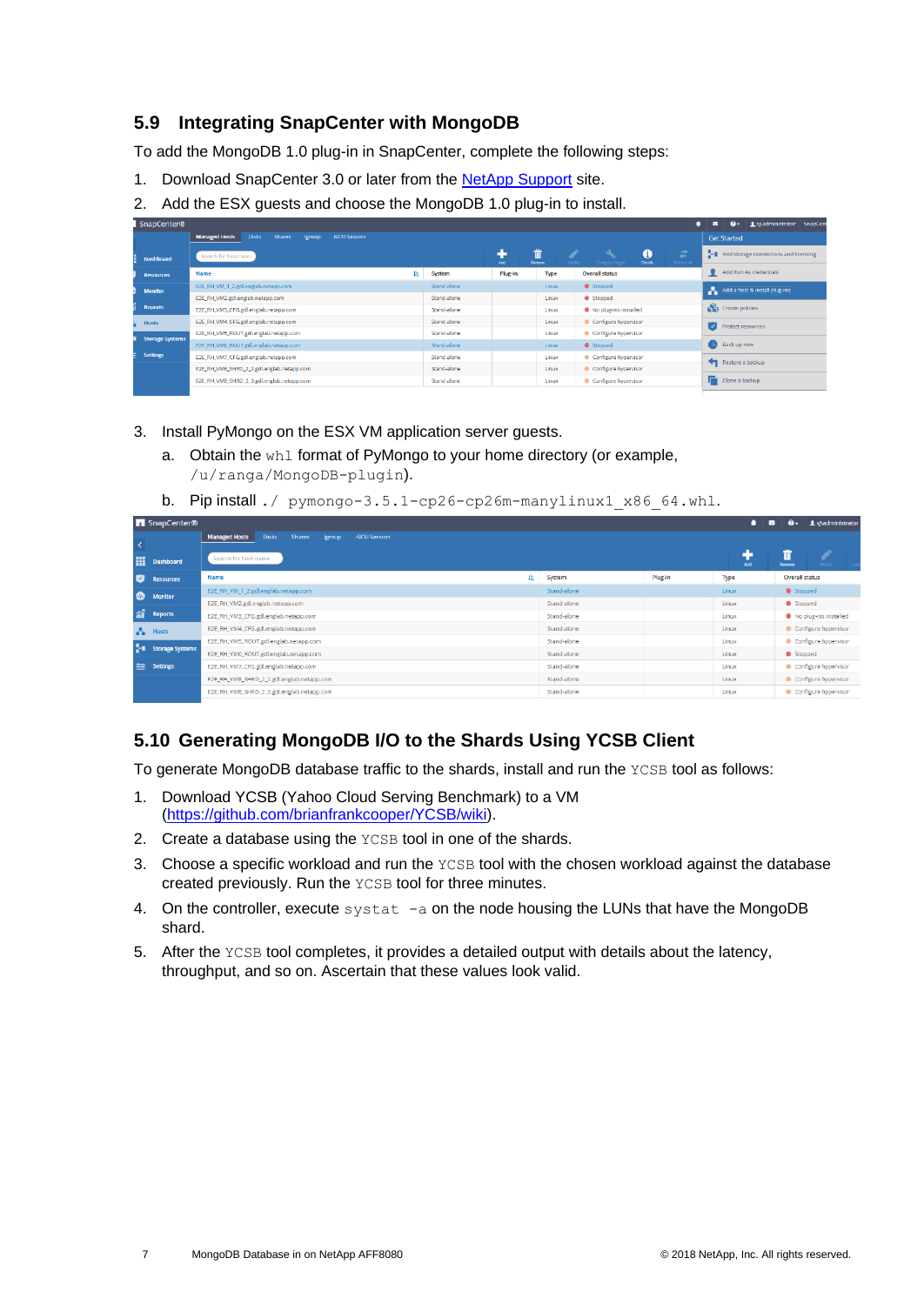| Ste-vc.gdi.englab.netapp.com             | ste-8040-01h1c-YCSB                                                                                                   |      |                                     |                |      |       |                |       |              |       |      |       |
|------------------------------------------|-----------------------------------------------------------------------------------------------------------------------|------|-------------------------------------|----------------|------|-------|----------------|-------|--------------|-------|------|-------|
| E STE-SAN                                | Resource Allocation & Performance & Tasks & Events   Alarms   Control   Permissions   Meda<br>Getting Started Summary |      |                                     |                |      |       |                |       |              |       |      |       |
| <b>Fi filli</b> SAN-Cycle                | powrapper, report tatency for each error is faise and specific error codes to track for fatency are. If               |      |                                     |                |      |       |                |       |              |       |      |       |
| 田 雨 ste-s6280-01                         | DBWrapper: report latency for each error is false and specific error codes to track for latency are: []               |      |                                     |                |      |       |                |       |              |       |      |       |
| 田 曲 ste-s8020-01                         | DBWrapper: report latency for each error is false and specific error codes to track for latency are: []               |      |                                     |                |      |       |                |       |              |       |      |       |
| 日 曲 ste-s8040-01                         | DBWrapper: report latency for each error is false and specific error codes to track for latency are: []               |      |                                     |                |      |       |                |       |              |       |      |       |
| ste-s8040-01h1.gdl.englab.n              | DBWrapper: report latency for each error is false and specific error codes to track for latency are: []               |      |                                     |                |      |       |                |       |              |       |      |       |
| ste-s8040-01h2.gdl.englab.r              | DBWrapper: report latency for each error is false and specific error codes to track for latency are: []               |      |                                     |                |      |       |                |       |              |       |      |       |
| ste-s8040-011/3.adl.englab.i             | DBWrapper: report latency for each error is false and specific error codes to track for latency are: []               |      |                                     |                |      |       |                |       |              |       |      |       |
| ste-s8040-01h4.gdl.englab.r              | DBWrapper: report latency for each error is false and specific error codes to track for latency are: []               |      |                                     |                |      |       |                |       |              |       |      |       |
| E2E RH VM 1 1<br>他                       | DBWrapper: report latency for each error is false and specific error codes to track for latency are: []               |      |                                     |                |      |       |                |       |              |       |      |       |
| E2E RH VM 1 2                            | DBWrapper: report latency for each error is false and specific error codes to track for latency are: []               |      |                                     |                |      |       |                |       |              |       |      |       |
| E2E RH_VM10_SHRD_2_3                     | DBWrapper: report latency for each error is false and specific error codes to track for latency are: []               |      |                                     |                |      |       |                |       |              |       |      |       |
| <b>D</b> E2E RH VM2                      | DBWrapper: report latency for each error is false and specific error codes to track for latency are: []               |      |                                     |                |      |       |                |       |              |       |      |       |
| EZE_RH_VM3_CFG                           | [OVERALL], RunTime(ms), 326921.0                                                                                      |      |                                     |                |      |       |                |       |              |       |      |       |
| E2E RH VM4 CFG                           | [OUERALL], Throughput(ops/sec), 6117.685924122342                                                                     |      |                                     |                |      |       |                |       |              |       |      |       |
| EZE_RH_VM5_APPL<br>HB.                   | [TOTAL GCS Copy], Count, 1399.0                                                                                       |      |                                     |                |      |       |                |       |              |       |      |       |
| Ah<br>E2E RH VM6 APPL                    | ITUTAL GC TIME_Copyl, Time(ms), 2307.0                                                                                |      |                                     |                |      |       |                |       |              |       |      |       |
| <b>R</b> EZE RH VM7 CFG                  | [TUTAL GC TIME $\times$ Copy], Time( $\times$ ), 8.7856758713475121                                                   |      |                                     |                |      |       |                |       |              |       |      |       |
| E2E RH VM8 SHRD 2 1                      | [TUTAL GCS MarkSweepCompact], Count, 0.0                                                                              |      | AP cycrhortp.rtp.netapp.com - PuTTY |                |      |       |                |       |              |       |      |       |
| E2E RH VM9 SHRD 2 2                      | [TUTAL GC TIME MarkSweepCompact], Time(ms), 0.0                                                                       |      | ste-s8080-01a> sysstat -f 5         |                |      |       |                |       |              |       |      |       |
| ste-8040-01h1c-YCSB                      | [TOTAL GC_TIME x MarkSweepCompact], Time(x), 0.0                                                                      | CPU  | NFS                                 | CIFS.          | FCP  | Net.  | kB/J           | Disk  | kB/g         | FCP   | kB/3 | Cache |
| ste-8040-01h1c-YCSBC2                    | [TUTAL GCs], Count, 1399.0                                                                                            |      |                                     |                |      | in    | QUE            | read  | write        | in    | out  | age   |
| Ste-Jug-12h-tmp                          | [TOTAL GC TIME], Time(ms), 2307.0                                                                                     | 20%  | $\Box$                              | $\alpha$       | 1635 | 19    | $-8$           | 5788  | 39272        | 22584 | 56   | 560   |
| 看<br>$str-S8040-G1h1a$                   | [TUTAL GC TIME %], Time(%), 0.7056750713475121                                                                        | 26%  | $\circ$                             | O.             | 1240 | 60    | 22             |       | 14456 87281  | 20278 | 374  | >60   |
| <sup>4</sup> 1 ste-s8040-01h1b           | [READ], Operations, 999395.0                                                                                          | 35%  | o                                   | $\sigma$       | 1538 | 29    | 10             |       | 42700 163432 | 35027 | 241  | 560   |
| ste-s8040-01h1c                          | IREAD], AverageLatencu(us), 1565.6276867504841                                                                        | 28%  | $\Box$                              | O.             | 1505 | 23    | 14             |       | 37662 124712 | 25228 | 966  | >60   |
| Æ<br>ste-s8040-01h1d                     | [READ], MinLatency(us), 449.0                                                                                         | 178  | $\circ$                             | $\alpha$       | 1349 | 19    | $\alpha$       |       | 14390 36238  | 20380 | 1235 | 560   |
| $B$ ste-s8040-01h2vm1                    | IREAD], MaxLatencu(us), 211327.8                                                                                      | 15%  | $\theta$                            | o              | 1305 | 27    | 11             | 354   | 226          | 20194 | 115  | >60   |
| Нà<br>ste-s8040-01h3a (disconnect        | [READ], 95thPercentileLatencu(us), 3275.0                                                                             | 208  | $\Box$                              | $\Omega$       | 1893 | 28    | 10             | 12605 | 20378        | 36412 | 1319 | >60   |
| Ð<br>ste-s8040-01h3b (disconnec-         | IREAD], 99thPercentileLatency(us), 5347.0                                                                             | 20%  | $\circ$                             | o              | 1641 | 20    | 9              | 9920  | 64147        | 27745 | 64   | 560   |
| 色<br>ste-s8040-01h3c (disconnec-         | [READ], Return=OK, 999395                                                                                             | 15%  | $\circ$                             | ö              | 1604 | 17    | $\theta$       | 5390  | 15962        | 21563 | 228  | >60   |
| 曲<br>ste-s8040-01h3d (disconnec-         | [CLEANUP], Operations, 16.0                                                                                           | 20%  | $\Box$                              | $\Omega$       | 1667 | 25    | $\overline{u}$ |       | 2462 12118   | 21636 | 2466 | >60   |
| Ste-s8040-01h4a-SnapCente                | [CLEAMUP], AverageLatency(us), 131.8125                                                                               | 18%  | $\circ$                             | $\circ$        | 1588 | 28    | $\mathcal{G}$  | 12440 | 43198        | 26333 | 2540 | >60   |
| ste-s8040-01h4b                          | [CLEAMUP], MinLatencu(us), 1.0                                                                                        | 17%  | $\Box$                              | 0              | 1477 | 22    | 11             | 976   | 783          | 26929 | 92   | >60   |
| ste-s8040-01h4c<br>Ar.                   | ICLEANUP1, MaxLatency(us), 2083.0                                                                                     | 198  | $\circ$                             | $\alpha$       | 1756 | 20    | $\mathbf{Q}$   | 14988 | 40584        | 37739 | 71   | >60   |
| ste-s8040-01h4d<br>m.                    | [CLEANUP], 95thPercentileLatencu(us), 9.8                                                                             | 1.6% | $\circ$                             | $\overline{O}$ | 1425 | .54   | 18             | 762   | 20981        | 24784 | 38   | >60   |
| ste-s8040-01h4f-VMA                      | [CLEAMUP], 99thPercentileLatencu(us), 2083.0                                                                          | 17%  | $\circ$                             | o              | 1527 | $-27$ | $\circ$        | 1658  | 15250        | 21996 | 588  | >60   |
| <b>Pa</b> Virtual Appliance (inaccessit) | [UPDATE], Operations, 1000605.8                                                                                       | 20%  | $\circ$                             | $\Omega$       | 1751 | 22    | 11             | 7616  | 36380        | 30919 | 709  | >60   |
| 田 山 ste-s8060-01                         | [UPDATE], AverageLatency(us), 3637.862178382879                                                                       | 17%  | $\circ$                             | o              | 1950 | 20    | $\circ$        | 949   | 15538        | 23477 | 809  | >60   |
| 田 面 ste-s8080-01                         | [UPDATE], MinLatency(us), 489.8                                                                                       | 21%  | $\circ$                             | $\Omega$       | 2040 | 29    | 1.5            |       | 6924 35294   | 24284 | 62   | 560   |
| 田 動 ste-s9000-01                         | [UPDATE], MaxLatency(us), 425215.0                                                                                    |      |                                     |                |      |       |                |       |              |       |      |       |
|                                          | [UPDATE], 95thPercentileLatencu(us), 6555.0                                                                           |      |                                     |                |      |       |                |       |              |       |      |       |
|                                          | [UPDATE], 99thPercentileLatency(us), 9375.0                                                                           |      |                                     |                |      |       |                |       |              |       |      |       |
|                                          | IUPDATE1, Return=OK, 1000605                                                                                          |      |                                     |                |      |       |                |       |              |       |      |       |
|                                          | Iroot@ste-s8020-01h2c ucsb-0.12.0]#                                                                                   |      |                                     |                |      |       |                |       |              |       |      |       |
|                                          |                                                                                                                       |      |                                     |                |      |       |                |       |              |       |      |       |

## <span id="page-7-0"></span>**6 Data Protection: Backup and Restore Using SnapCenter**

Data protection and rapid recovery are salient features offered by the Data Fabric. SnapCenter provides a single interface from which backup can be created to local volumes, to volumes in a hybrid array destination using SnapMirror, or to the cloud. Similarly, restore can be done easily from SnapCenter.

### <span id="page-7-1"></span>**6.1 SnapCenter Backup to Local Volume**

Both source and destination volumes are local to a storage virtual machine (SVM, formerly called Vserver) in this case. The backup policy for MongoDB can be easily created by using the SnapCenter menu. After the policy is created, backup can be performed on demand or during periodic intervals. The SnapCenter GUI from which backup and restore can be initiated is shown in [Figure 2.](#page-7-2)

|         | SnapCenter - Internet Explorer          |      |                                              |   |                 |                                                                                                                                                           |                        |               |                                                | $-10$                                    |
|---------|-----------------------------------------|------|----------------------------------------------|---|-----------------|-----------------------------------------------------------------------------------------------------------------------------------------------------------|------------------------|---------------|------------------------------------------------|------------------------------------------|
|         | $\mathbf{G}(\mathbb{C})$ - $\mathbf{n}$ |      |                                              |   |                 | /10.231.154.132.81.98/Ploge/Controlleder/day/Ploths/Drobs/Holder/Resource/Type=ex/RSPicst=mall@Plage/Kame=Mongol Q. - Q. Certificate error + + TanpCarder | $\times$               |               |                                                | $\Omega$ is                              |
|         | <b>n</b> SnapCenter®                    |      |                                              |   |                 |                                                                                                                                                           |                        | п             | Ladministrator SnapCenterAdmin<br>$\mathbf{a}$ | <b>J</b> Sign Out                        |
| $\prec$ |                                         |      | MongoDB 3                                    |   |                 |                                                                                                                                                           |                        |               |                                                |                                          |
|         | <b>H</b> Dashboard                      | View | Search sharded cluster: T<br>Sharded Cluster |   |                 |                                                                                                                                                           |                        |               |                                                | Additionarte<br><b>New Resource Co</b>   |
|         | <b>Resources</b>                        | p.   | Name                                         | 旺 | Type            | Host                                                                                                                                                      | <b>Resource Groups</b> | Policies      | <b>Last Backup</b>                             | <b>Overall Status</b>                    |
|         | <b>CD</b> Monitor                       |      | vm5mongodbroute                              |   | Sharded Cluster | E2E_RH_VM5_ROUT.gdl.englab.netapp.com                                                                                                                     | mongodbrg1             | shardbkpolicy |                                                | 9/18/2017 11:19:05 AM 自 Backup succeeded |
|         | <b>Sell</b> Reports                     | G    | vm5mongodbroutecione09071444                 |   | Sharded Cluster | E2E_RH_VM5_ROUT.gdl.onglab.netapp.com                                                                                                                     |                        |               |                                                | Backup not run                           |
|         | $\frac{\pi}{4}$ Hosts                   |      |                                              |   |                 |                                                                                                                                                           |                        |               |                                                |                                          |
|         | <b>El Storage Systems</b>               |      |                                              |   |                 |                                                                                                                                                           |                        |               |                                                |                                          |
|         | = Settings                              |      |                                              |   |                 |                                                                                                                                                           |                        |               |                                                |                                          |
|         |                                         |      |                                              |   |                 |                                                                                                                                                           |                        |               |                                                |                                          |

<span id="page-7-2"></span>**Figure 2) Creating backups in SnapCenter.**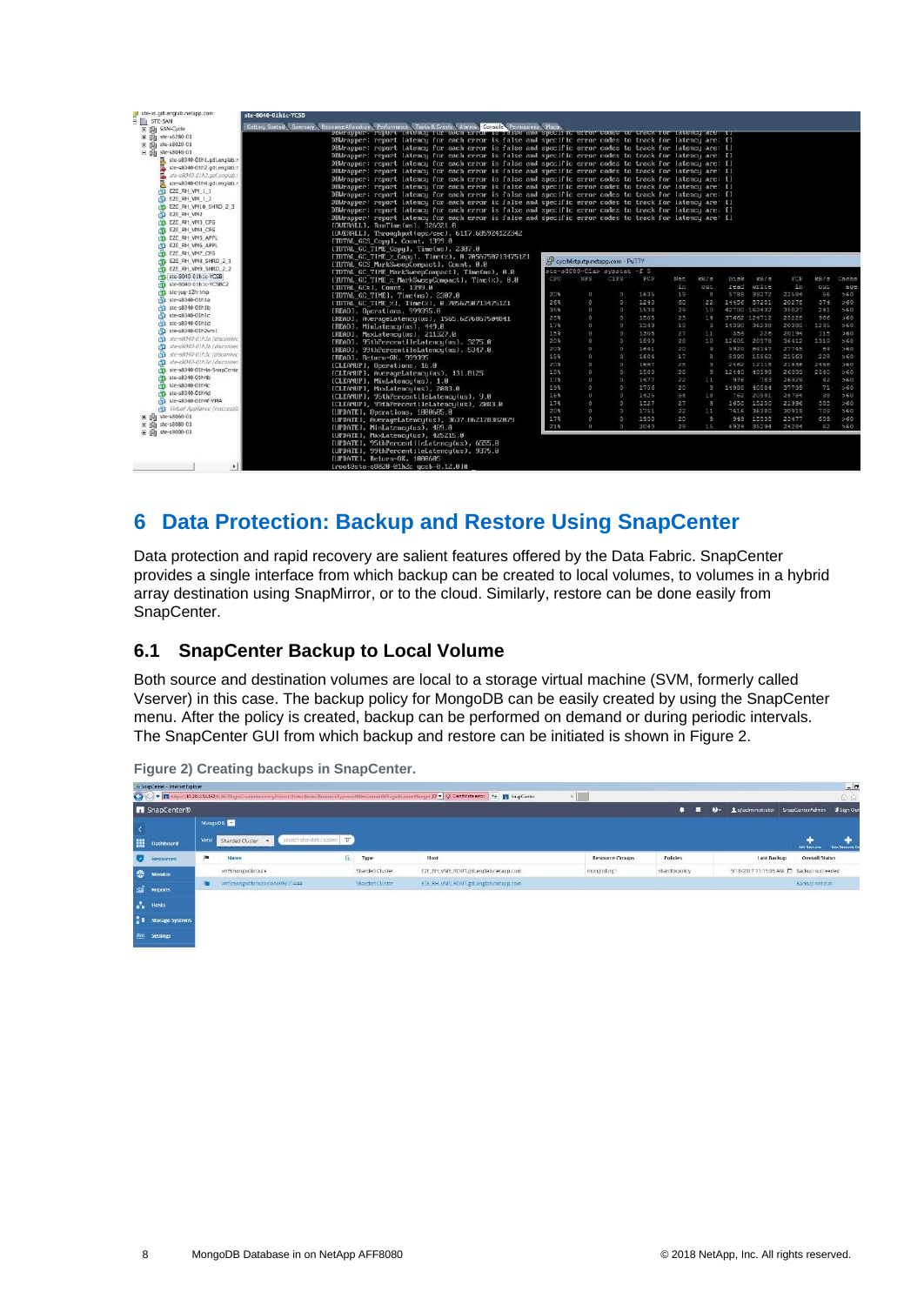|                     | SnapCenter®                                      |                                                     |   | <b>I</b> Sign Out<br>×.<br>$\mathbf{e}$<br>Lishadministrator SnapCenterAdmin |
|---------------------|--------------------------------------------------|-----------------------------------------------------|---|------------------------------------------------------------------------------|
| ⋗                   |                                                  | vm5mongodbroute Topology                            |   |                                                                              |
| Ħ,                  | Search sharded clusters.                         |                                                     |   | $\bullet$<br>$\frac{1}{\sin \theta}$<br>Fretest                              |
| a                   | Name<br>15                                       | Manage Copies                                       |   |                                                                              |
| Ø<br>ăî<br>õ,<br>ŀ. | wn5mongodbroute:<br>vm5mongodbrouteclone09071444 | 7 Backups<br>1 Clone<br>Local copies                |   | Summary Card<br>7 Backups<br>1 Clone                                         |
| ≡                   |                                                  | Primary Backup(s)                                   |   | Restore                                                                      |
|                     |                                                  | $\boldsymbol{\nabla}$<br>search                     |   | 竹 音<br>雇                                                                     |
|                     | MongoDB<br>價                                     | <b>Backup Name</b>                                  | 驛 | <b>End Date</b>                                                              |
|                     |                                                  | mongodbrg1_E2E_RH_VM5_ROUT_09-18-2017_11.18.11.5994 |   | 9/18/2017 11/19:05 AM                                                        |
|                     |                                                  | mongodbrg1_E2E_RH_VM5_ROUT_09-07-2017_20.54.49.1288 |   | 9/7/2017 8:55:38 PM                                                          |
|                     |                                                  | mongodbrg1_E2E_RH_VM5_ROUT_09-06-2017_20.13.24.3076 |   | 9/6/2017 8:13:59 PM                                                          |
|                     |                                                  | mongodbrg1_E2E_RH_VM5_ROUT_09-05-2017_14.09.57.1894 |   | 9/5/2017 2:10:39 PM                                                          |
|                     |                                                  | mongodbrg1_E2E_RH_VMS_ROUT_08-31-2017_13.45.46.8777 |   | 8/31/2017 1:46:11 PM                                                         |
|                     |                                                  | mongodbrg1_E2E_RH_VM5_ROUT_08-31-2017_13.44.31.5817 |   | 8/31/2017 1:45:16 PM                                                         |
|                     |                                                  | mongodbrg1_E2E_RH_VM5_ROUT_08-31-2017_13.36.48.5398 |   | 8/31/2017 1:37:20 PM □                                                       |

## <span id="page-8-0"></span>**7 Troubleshooting**

**Issue:** Thin-provisioned LUNs, containing the shard database, run out of space.

| of the vogal english netapp.com - v5phere Client<br>File Edit View Inventory Administration Plug-ins Help                                                                                                                                                                                                                                                                                                                                                                                                                                                                                                                                                                                                                                                                                                                                                                                                                                                                                                                                                                                                                                      |                                                                                                                                                                                                                                                                                                                                                                                                                                                                                                                                                                             |                         |                                  |                                  |                                                          |                               |                                     | $=$ $\pi$ x  |
|------------------------------------------------------------------------------------------------------------------------------------------------------------------------------------------------------------------------------------------------------------------------------------------------------------------------------------------------------------------------------------------------------------------------------------------------------------------------------------------------------------------------------------------------------------------------------------------------------------------------------------------------------------------------------------------------------------------------------------------------------------------------------------------------------------------------------------------------------------------------------------------------------------------------------------------------------------------------------------------------------------------------------------------------------------------------------------------------------------------------------------------------|-----------------------------------------------------------------------------------------------------------------------------------------------------------------------------------------------------------------------------------------------------------------------------------------------------------------------------------------------------------------------------------------------------------------------------------------------------------------------------------------------------------------------------------------------------------------------------|-------------------------|----------------------------------|----------------------------------|----------------------------------------------------------|-------------------------------|-------------------------------------|--------------|
| (3 Horse D All Inventory D [6] Horbrand Clusters<br><b>12 H</b>                                                                                                                                                                                                                                                                                                                                                                                                                                                                                                                                                                                                                                                                                                                                                                                                                                                                                                                                                                                                                                                                                |                                                                                                                                                                                                                                                                                                                                                                                                                                                                                                                                                                             |                         |                                  |                                  |                                                          | <b>Bally</b> Search Intentory |                                     | $\mathbf{Q}$ |
| 惑<br>商四日日少秋<br>e                                                                                                                                                                                                                                                                                                                                                                                                                                                                                                                                                                                                                                                                                                                                                                                                                                                                                                                                                                                                                                                                                                                               |                                                                                                                                                                                                                                                                                                                                                                                                                                                                                                                                                                             |                         |                                  |                                  |                                                          |                               |                                     |              |
| El po ma-vc.gdl.englab.netapp.com<br>E & STE-SAN<br>E (B) SAN-Cycle<br>H (8 ste-a6200-01)<br>E 10 ste-40020-01<br>日面 #0-40040-01<br>1 daiges bp. Infl.0444-ats<br>ste-about-color get angl. 2 Virtual Mechine Question<br>ste-s9040-01h4.gdi.engl<br>$\left( 7\right)$<br><b>DE RH VM. L. L</b><br><b>BEDERICHLEZ</b><br>ED EJE RH_VMID_SHRD_2<br>FOR THE RM YPE?<br><b>B</b> EXE_RIC VPD CFG<br>FB EZE RH YM4 CFG<br><b>B</b> E2E RH_VMS_APPL<br><b>EDE RH YMS APPL</b><br>Ph E2E RH YM7 CFG<br>EJE RH YND SHRD 2.1<br><b>BELLE RH VPR SHRD 2.2</b><br>str-8040-01h1c-YESB<br>ste-8040-01h1r-YESBEZ<br>& ste-jug-12h-tmp<br>ate-a0040-01hla<br>didn't detailed at<br><sup>2</sup> ste-s3040-01h1c<br><sup>2</sup> ste-s\$040-01h1d<br><sup>Ph</sup> ste-s\$040-01h2wn1<br><b>B</b> ste-altho-stitute issuance<br>Ph shr-sNMP-01870 (discover<br>Ph de-altho-strict: (disconne<br>Ph ste-about-000.2d (discovered<br>ste-s3040-01h4a-SnapCerto<br>PR ste-48040-01h%<br>Fig. sta-a8040-01h4c<br>Ph ste-s3040-01h4d<br>AMV-9910-0104-ate<br><b>Pa</b> Virtual Assistance Cinacement<br>田 曲 me-6000-01<br>E (8 ste-s0000-01<br>H (8 ste-49000-01) | EJE_RH_WH10_SHRD_2_3<br>Getting Started, Savenury, Contamination Continuousle, Chaska & Courts, Charles, Control, Oureaustrie, Mark.<br>Unable to connect to the MKSI Could not connect to pipe W pipelumiusre-authoripe within retry period<br><b>Virtual Hachine Hessage</b><br>The storage backing virtual disk E2E. RH VM SHRD 2. 3 viridit has permanent device loss. You<br>may be able to hot remove this virtual device from the virtual machine and continue after<br>cliding button retry. Click button abort to terminate this session.<br>$G$ Retry<br>C Cancel | $ \Box$ x<br><b>CK</b>  |                                  |                                  |                                                          |                               |                                     |              |
| <b>Recent Tasks</b>                                                                                                                                                                                                                                                                                                                                                                                                                                                                                                                                                                                                                                                                                                                                                                                                                                                                                                                                                                                                                                                                                                                            |                                                                                                                                                                                                                                                                                                                                                                                                                                                                                                                                                                             |                         |                                  |                                  |                                                          |                               | Name, Target or Status contains: v. | Clear X      |
| Target                                                                                                                                                                                                                                                                                                                                                                                                                                                                                                                                                                                                                                                                                                                                                                                                                                                                                                                                                                                                                                                                                                                                         | <b>SEANIE</b>                                                                                                                                                                                                                                                                                                                                                                                                                                                                                                                                                               | Details<br>Initiated by | <b>VCenter Server</b>            | Requested Start Ti. : 9tart Time |                                                          | Completed Time                |                                     |              |
| 5) Answer virtualmachine 图 E20 RH_VMS_SHRD_2 L                                                                                                                                                                                                                                                                                                                                                                                                                                                                                                                                                                                                                                                                                                                                                                                                                                                                                                                                                                                                                                                                                                 | Completed                                                                                                                                                                                                                                                                                                                                                                                                                                                                                                                                                                   | NETAPP' range           | mogether deligned biguyests [17] |                                  | 10/1/2017 11:50:17 10/1/2017 11:55:17 10/1/2017 11:55:17 |                               |                                     |              |
|                                                                                                                                                                                                                                                                                                                                                                                                                                                                                                                                                                                                                                                                                                                                                                                                                                                                                                                                                                                                                                                                                                                                                |                                                                                                                                                                                                                                                                                                                                                                                                                                                                                                                                                                             |                         |                                  |                                  |                                                          |                               |                                     |              |
|                                                                                                                                                                                                                                                                                                                                                                                                                                                                                                                                                                                                                                                                                                                                                                                                                                                                                                                                                                                                                                                                                                                                                |                                                                                                                                                                                                                                                                                                                                                                                                                                                                                                                                                                             |                         |                                  |                                  |                                                          |                               |                                     |              |

<span id="page-8-1"></span>**Figure 3) Thin-provisioned LUNs out of space.**

**Fix:** For the failing VM, identify the VHDs and the corresponding datastore. Find the matching controller LUNs and bring them online if they are marked as offline. Make sure there is sufficient space. If not, increase the LUN size, rescan the LUN on the ESX host, and extend the LUN using mkfs.

**Issue**: Shards run out of space, and the datastore is marked inactive.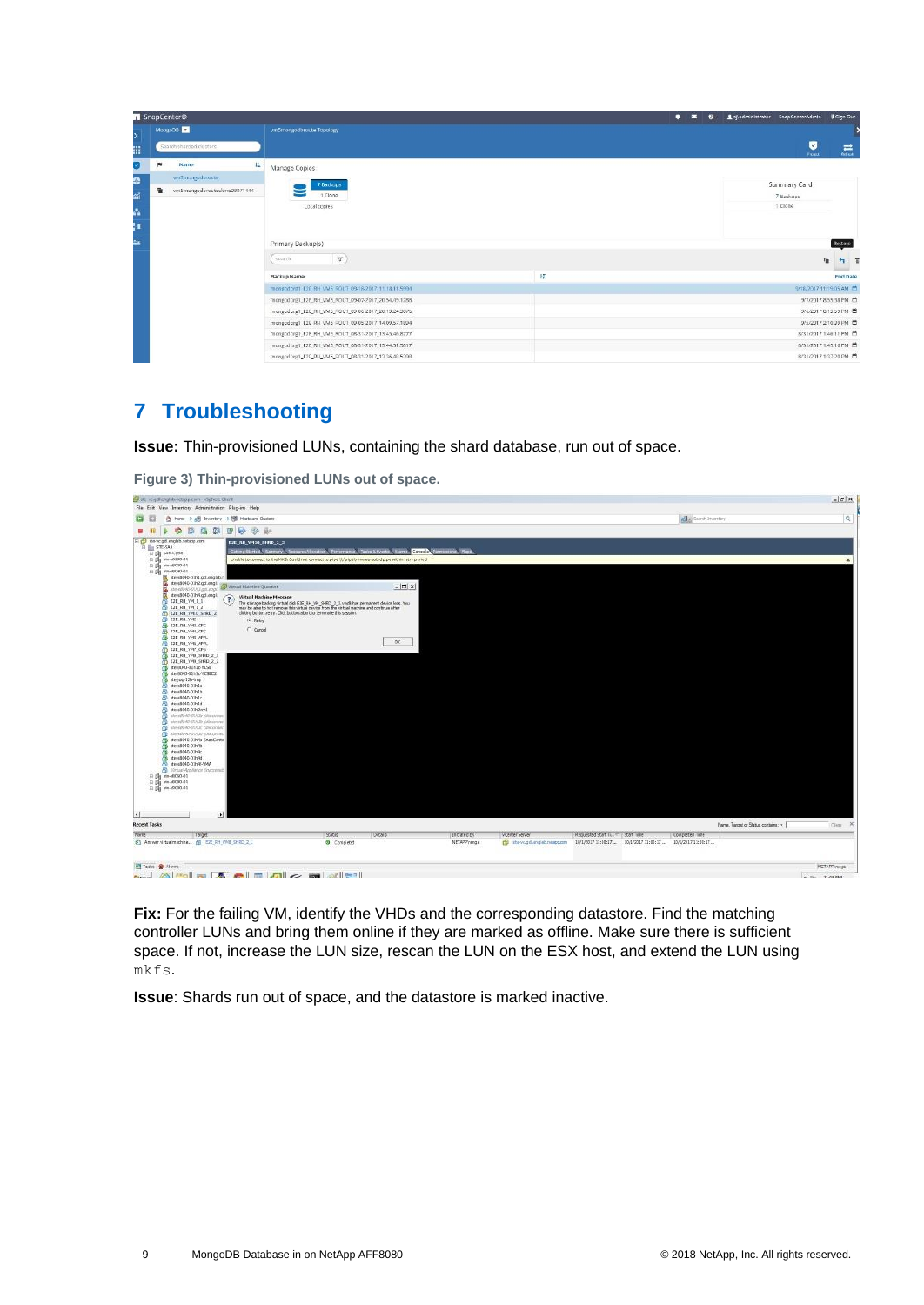#### <span id="page-9-1"></span>**Figure 4) Disabled datastores.**

| 田面 ste-6280-01<br>田面 ste-\$8020-01                                                                                                                                                                                                                                                                                                                                                                                                                                                                                          | Hardware                                                                                                                                                                                                                                                                                                                                                                                                                                               | View:<br>Datastores Devices                                                                                                                                                                                                                                             |                                                                                                           |                                                                                                                                                                                                                                                                                      |                                                                      |                                                                                                     |                                                                                                                                                |                                                                                                                                                                                       |                                                                                                                 |                                                                                                         |                                                                                                                      |
|-----------------------------------------------------------------------------------------------------------------------------------------------------------------------------------------------------------------------------------------------------------------------------------------------------------------------------------------------------------------------------------------------------------------------------------------------------------------------------------------------------------------------------|--------------------------------------------------------------------------------------------------------------------------------------------------------------------------------------------------------------------------------------------------------------------------------------------------------------------------------------------------------------------------------------------------------------------------------------------------------|-------------------------------------------------------------------------------------------------------------------------------------------------------------------------------------------------------------------------------------------------------------------------|-----------------------------------------------------------------------------------------------------------|--------------------------------------------------------------------------------------------------------------------------------------------------------------------------------------------------------------------------------------------------------------------------------------|----------------------------------------------------------------------|-----------------------------------------------------------------------------------------------------|------------------------------------------------------------------------------------------------------------------------------------------------|---------------------------------------------------------------------------------------------------------------------------------------------------------------------------------------|-----------------------------------------------------------------------------------------------------------------|---------------------------------------------------------------------------------------------------------|----------------------------------------------------------------------------------------------------------------------|
| 日 曲 ste-s8040-01                                                                                                                                                                                                                                                                                                                                                                                                                                                                                                            | <b>Processors</b>                                                                                                                                                                                                                                                                                                                                                                                                                                      | <b>Datastores</b>                                                                                                                                                                                                                                                       |                                                                                                           |                                                                                                                                                                                                                                                                                      |                                                                      |                                                                                                     |                                                                                                                                                |                                                                                                                                                                                       |                                                                                                                 | Referench                                                                                               | Delete Add Storage                                                                                                   |
| ste-s8040-01ht.gdl.englab.t<br>酪<br>ste-s8040-01h2.gdl.englab.r<br>Me-v8040-01h3.ool.enable.<br>ste-s8040-01h4.gdl.englab.r<br><b>D</b> E2E RH VM 1 1<br>E2E RH VM 1 2<br>EZE RH VM10 SHRD 2 3<br><b>D</b> E2E RH VM2<br>E2E RH VM3 CFG<br><b>EZE RH VM4 CFG</b><br>E2E RH VMS APPL<br>E2E RH_VM6_APPL<br><b>EZE RH VM7 CFG</b><br>E2E RH VMB SHRD 2.1<br>EZE RH_VM9_SHRD_2_2<br>ste-8040-01h1c-YCSB                                                                                                                        | Mentor v.<br>> Storage<br>Networking<br>Storage Adapters<br>Network Adepters<br>Advanced Settings<br>Power Management<br>Software<br>Licensed Features<br>Time Configuration<br>DNS and Routing<br>Authentication Services<br><b>Power Management</b><br>Virtual Machine Startup/Shutdown<br>Virtual Machine Swanfie Location<br>Security Profile<br>Host Cache Configuration<br>System Resource Reservation<br>Agent VM Settings<br>Advanced Settings | Identification<br><b>EN LOCAL-SEAGATE</b><br>B ste 8080 01ab milliotatoplatardian1 (<br>Bite-8(80-01ab-mdbdatap1shardur2<br>EB ate-0000-01ap-mabateten2shardfun01<br>ste-8280-01sb-mdbdatep2ebard(un92<br>信<br>ste-8080-01ab-shardlun03<br>信<br>辅<br>ste-s8040-01-infra | Status<br><b>A</b> Alet<br>$A$ Aford<br><b>O</b> Alert<br>$+46$<br>46 <sub>1</sub><br>A Warning<br>A Alet | Device<br>Local SEAGATE Disk (nas.5000c.,<br>NETAPP Filive Channel Disk In<br>NETAPP Fibre Channel Disk (nes Non-550)<br><b>NETAPP Fibre Channel Didir In</b><br>NETAPP Film Channel Disk In<br>NETAPP Fibre Channel Disk (nas Non-SSD<br>NETAPP hibre Channel Disk (nas.,, Non-330) | Draw Type<br>Non-SSD<br>Algo, CQ2<br>Non-SSD<br>$N_{\text{CO}}$ -SSD | Capacity<br>650.25 GB<br>249.75 GB<br>269.75 GB<br>202.75 GB<br>280,00 GB<br>400.00 GB<br>400.00 GD | Free Type<br>220.00 MD VMFSS<br><b>14.93 GB VMFS5</b><br>40.05 GB VMPS5<br>TIJAFGB VMF55<br>20.30 GB VMF55<br>85.71 GB VMFSS<br>35.36 GD VMF55 | Lastupdate<br>10/1/2017 2:13:58 AM<br>10/10017 11:07:10 PM<br>10/1/2017 11:11:01 PM<br>10/10017 11:00:49 PM<br>10/1/2017 11:09:32 PM<br>9/29/2017 10:33:31 PM<br>10/2/2017 8:42:13 AM | Alarm Actions<br>Enabled<br><b>Builded</b><br><b>Enabled</b><br><b>Disting</b><br>Enabled<br>Enabled<br>Enabled | Storage I/O Control<br>Disabled<br>Disabled<br>Disabled<br>Disabled<br>Disabled<br>Disabled<br>Disabled | Hardware Acceleration<br>Not supported<br>Supported<br>Supported<br>Supported<br>Supported<br>Supported<br>Supported |
| ste-8040-B1hLc-YCSBC2<br>ste-tug-12h-tmp<br>ste-s8040-01hta<br>ste-\$8040-01hib<br>ste-s8040-01htc<br>m<br>ste-\$8040-01hid<br>ste-s8040-01h2vm1<br><b>PD</b> ste-aBDA0-020.3a juliscomers<br>ste-s8040-0163b (disconnec-<br>描<br>ste-d040-0143; (discover)<br>÷<br>The security of the Conservation<br>ste-s8040-01h4a-SnaoCente<br>ste-46040-01h4b<br>ste-s8040-01h4c<br>ste-s8040-01h4d<br>tic-s8040-01h4f-VMA<br><b>At Virtual Appliance Unaccessit-</b><br>日 面 ste-s8060-01<br>H 面 ste-\$8080-01<br>田 (k) ste-s9000-01 |                                                                                                                                                                                                                                                                                                                                                                                                                                                        | <b>Datastore Details</b>                                                                                                                                                                                                                                                |                                                                                                           |                                                                                                                                                                                                                                                                                      |                                                                      |                                                                                                     |                                                                                                                                                |                                                                                                                                                                                       |                                                                                                                 |                                                                                                         |                                                                                                                      |

**Fix:** On the controller, make sure that all the LUNs are online. If the LUNS are offline, make them online. If you do not want to reboot the ESX server, find the VMs and the VHDs on the datastore that is marked active. Remove the VHDs from the VM's settings. After removing all the VHDs on the datastore, right-click the device and select Unmount. Resize the LUN on the controller, rescan on the ESX host, and do a mount. Extend the file system, and now the datastore has more space. Add the VHDs to the VMs and restart.

<span id="page-9-2"></span>**Figure 5) Unmounting a LUN.**

| Identification |                                              | <b>Status</b> |       | Device                                                   |  |                         | Drive Type | Cap   |
|----------------|----------------------------------------------|---------------|-------|----------------------------------------------------------|--|-------------------------|------------|-------|
| 国              | LOCAL-SEAGATE                                | ♠             | Alert | Local SEAGATE Disk (naa.5000c5004ce0be3b):3              |  | Non-SSD                 | 650.       |       |
| 国              | ste-8080-01ab-mdbdatap1shardlun1             | ⊕             | Alert | NETAPP Fibre Channel Disk (naa.600a09803830304b6f244a466 |  |                         | Non-SSD    | 249.  |
| 目<br>目         | ste-8080-01ab-mdbdatap1shardlun2             | ♠             | Alert | <b>NETAPP Fib</b>                                        |  | <b>Browse Datastore</b> | Non-SSD    | 269.7 |
|                | ste-8080-01ab-mdbdatap2shardlun01 (inactive) | ♠             | Alert | <b>NETAPP FI</b>                                         |  | Alarm                   | Non-SSD    | 260.  |
| 国              | ste-8080-01ab-mdbdatap2shardlun02(inactive)  | ♠             | Alert | <b>NETAPP<sub>F</sub></b>                                |  |                         | Non-SSD    | 280.0 |
| 目              | ste-8080-01ab-shardlun03                     | ♠             | Alert | <b>NETAPP Fib</b>                                        |  | Rename                  | Non-SSD    | 400.1 |
| 国              | ste-s8040-01-infra                           | ♠             | Alert | <b>NETAPP Fib</b>                                        |  | <b>Unmount</b>          | Non-SSD    | 400.1 |
|                |                                              |               |       |                                                          |  | Delete                  |            |       |

### <span id="page-9-0"></span>**Where to Find Additional Information**

To learn more about the information described in this document, refer to the following documents and/or websites:

- TR-4492: [MongoDB on the NetApp Data Fabric](https://www.netapp.com/us/media/tr-4492.pdf)
- [NetApp Interoperability Matrix Tool \(IMT\)](https://mysupport.netapp.com/matrix/#welcome)
- [SnapCenter 3.0 Documentation Center](https://mysupport.netapp.com/documentation/docweb/index.html?productID=62400&language=en-US)
- [TR-4660: NetApp Data Fabric for Enterprise MongoDB Solution Guide](https://fieldportal.netapp.com/content/629180)